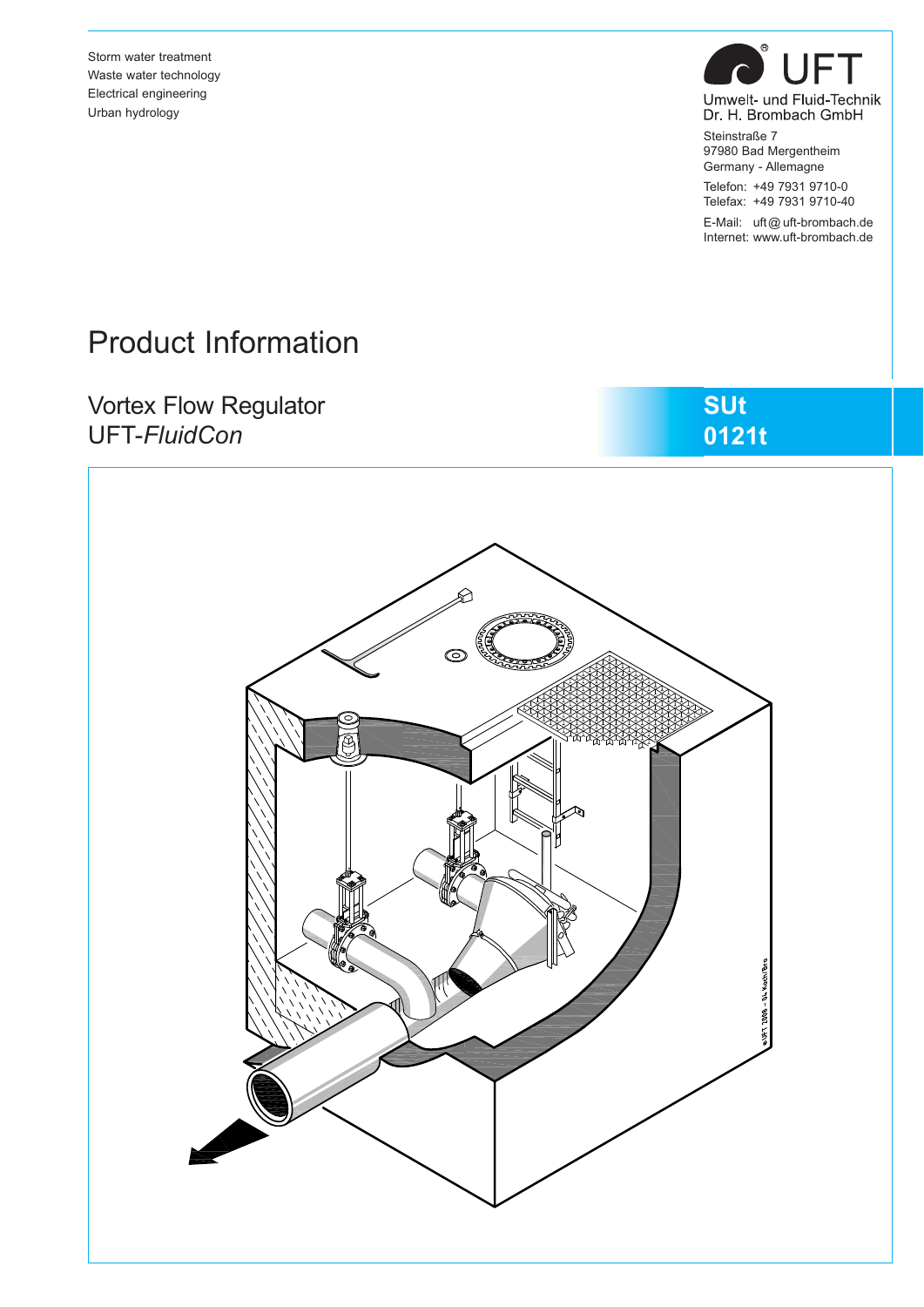#### **1 Application**

The UFT-*FluidCon* Vortex Flow Regulators operate without moving parts, exclusively under the effects of the flow.

UFT-*FluidCon* Vortex Flow Regulators are designed to perform dynamic flow regulation. They find their application in Stormwater, Combined or Sanitary Sewers. They are installed at the outlet point of drains, retention tanks, Storm outfalls, etc.

The UFT-*FluidCon* allows practical and easy flow regulation of sites that are otherwise difficult to manage. Some 6 000 UFT-*FluidCon* regulators of all kinds are installed throughout the world. The fact that, until now, none of them have failed its task, confirms the exceptional reliability of the product.

#### **2 Operation**

The UFT-*FluidCon* Vortex Flow Regulator has a rigid hydrodynamic body without any moving parts. Water enters the vortex chamber through the tangential inlet pipe. In dry time flow conditions, the unit presents very open sections to the flow. The dry time flow is simply deviated in soft curves; the flow pattern here is a simple large area change of direction. In this flow



- DN regulator's inlet nominal diameter
- 1 horizontal inlet pipe<br>2 yortex chamber
- vortex chamber
- 3 dished head top
- 4 interchangeable outled orifice
- 5 hinged inspection lid
- 6 air vent

#### **Advantages of Vortex Flow Regulator UFT-***FluidCon*

The UFT-*FluidCon* Vortex Flow Regulator is an automatic water flow control unit. The regulation effect is simply caused by the non-destructive effects of flow. The active force of the flow resides in the differential pressure head between the inlet and outlet of the Vortex Flow Regulator.

The advantages of the UFT-*FluidCon* Vortex Flow Regulator are as follows:

- no moving parts
- no wear
- no external energy required
- large open port section for free flow passage
- high reliability and safe operation
- no additional concrete chamber necessary
- anticorrosive construction
- precise reduction of flow rate
- low headloss in dry time flow conditions
- flow regulation even at small water head
- possibility of flow rate adjustment after installation
- easy and quick installation
- no adjustment required
- easy operation and control

mode, the Vortex Flow Regulator presents virtually no resistance to the flow (see Figure 2 - top).

If the upstream head increases, air escapes from the vortex chamber. The conical vortex chamber creates a vortex flow pattern. High tangential velocities are formed, as well as a swirling core of air in the center. The air core blocks the major part of the outlet section (see Figure 2 - bottom). In this mode, the vortex regulator is an ideal hydraulic brake. The flow restriction is equivalent to an orifice plate with an open area up to 6 times smaller.

Vortex flow regulators obtain a flow of 25 l/s with a free opening letting through 150 to 200 mm diameter spheres. They are consistent to the german technical guideline DWA-A 111.

#### **3 Performance**

The UFT-*FluidCon* flow regulator presents flow curves as shown in Figure 3. The lower portion represents the dry time flow conditions and the top portion, the vortex flow conditions. The flow characteristics are determined by the geometry of the regulator's body.



**Fig. 2:** Flow patterns of a Vortex Flow Regulator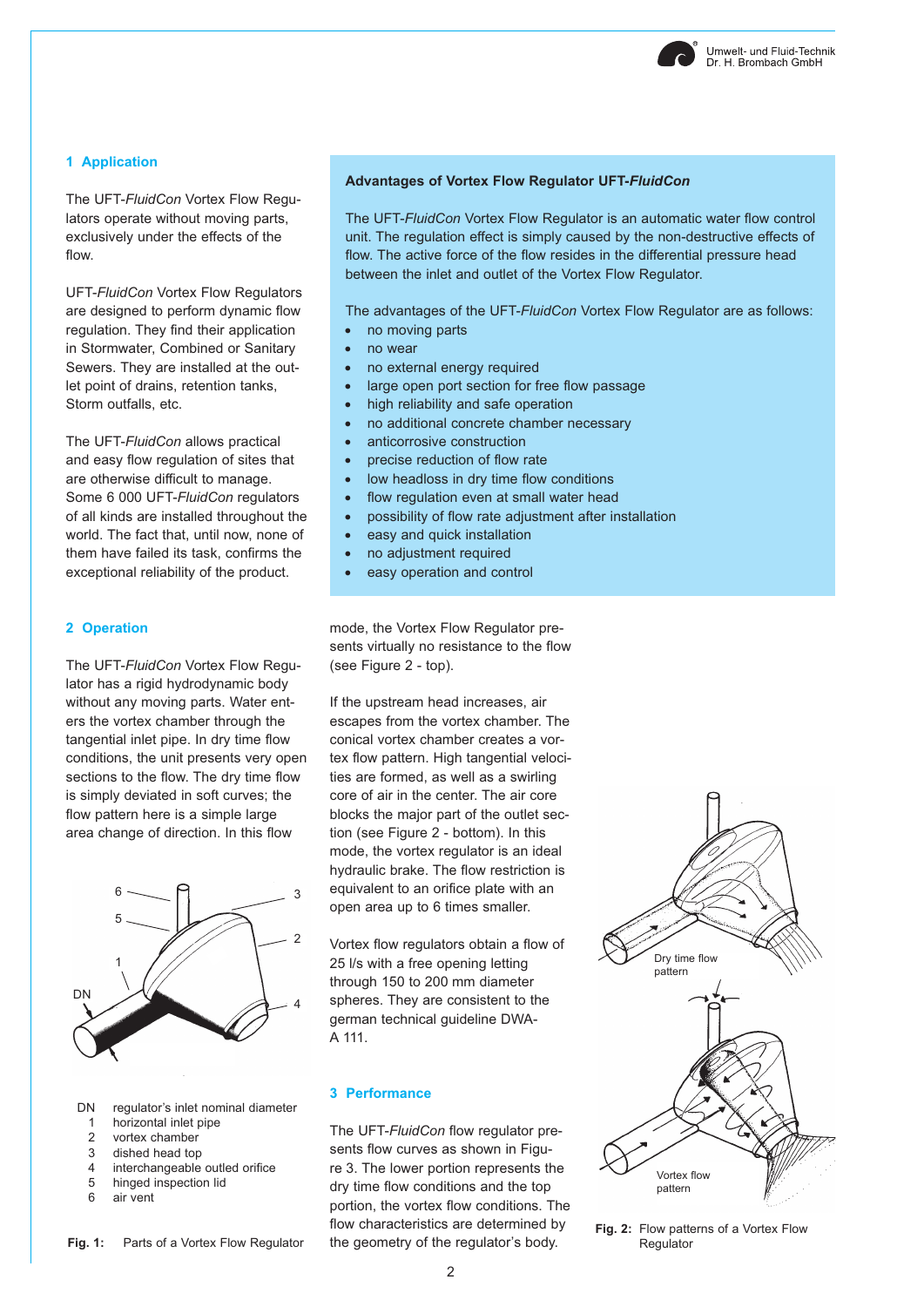

The required geometric parameters are as follows:

- Nominal diameter
- Assembly angle
- Dimensions of the vortex chamber
- Diameter of the outled orifice

The UFT-*FluidCon* Vortex Flow Regulators are constructed with nominal diameters from DN 100 to DN 1000. Based on the above parameters, there are several hundred possible configurations for these regulators. We use a selection program to calculate the ideal solution that will grant the perfect hydraulic solution.

Figure 5 shows the typical dischargecurve of a Vortex Flow Regulator which is designed for a pressure head of 2.5 m and a flow of 35 l/s. The computed averaged flow rate is about 28 l/s.

#### **4 Material**

The Vortex Flow Regulators are made to be used in both stormwater and sanitary or combined sewers. The only materials used for fabrication are stainless steel and plastics. Any additional corrosion protection is not required. We guarantee the exact operation of the device for five years.

#### **5 Installation**

The UFT-*FluidCon* Vortex Flow Regulators are shipped calibrated and ready to use. They are flange-mounted at the wall-duct or the gate valve respectively. Finishing concrete is then poured around the unit and once it hardens, the regulator is functional.

#### **6 Maintenance**

UFT-*FluidCon* flow regulators require no maintenance. A regular visual control is recommended. It is possible to verify the interior of the regulator by opening the top cover. In case the flow rate should need to be changed, depending on the model, we can change the outlet orifice plate. This operation requires only minor manipulations and can be done by the maintenance personnel.



Flow in l/s Set up angle type SU 11 type SU 30 type SU 45 type SU 60  $\mathsf{C}$ 

**Fig. 4:** Influence of unit angle on the flow curve



**Fig. 5**: Typical discharge-curve calculated by our dimensioning program for Vortex Flow Regulators type UFT-*FluidCon*

#### **Typical Specification Text**

We do have a large range of Vortex Flow Regulators. We provide assistance with the choice of the appropriate device. The typical specification text is part of our technical documentation that you will get from us. Please contact us.

**Fig. 3:** Activation of the vortex with increasing pressure head